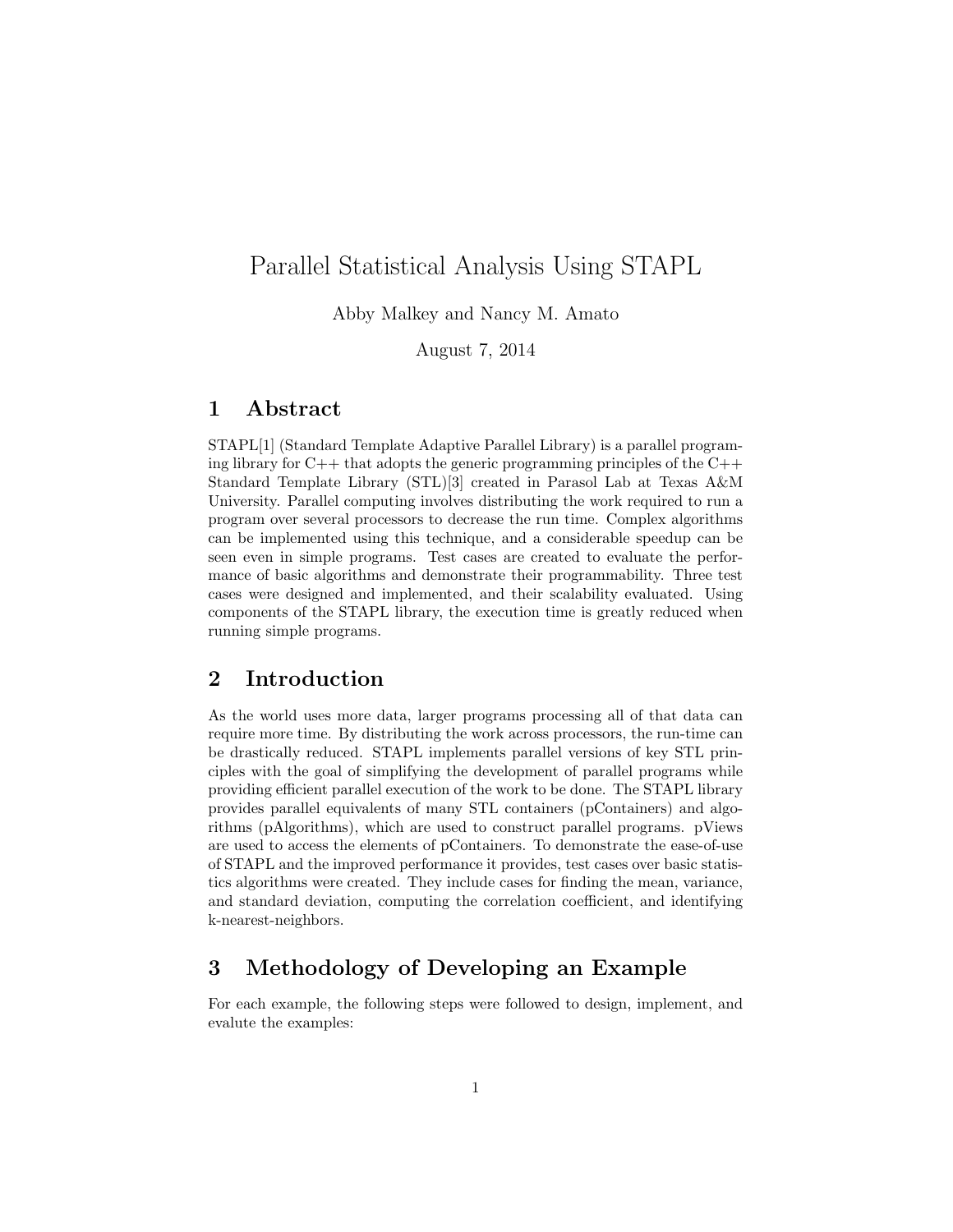- Define the problem statement
- Determine input/output operations needed. For example, the number of points is taken from the command line and stored as an integer
- Outline the problem in pseudocode according to problem statement, step by step
- Determine which STAPL components can be used according to pseudocode steps
- Implement the code according to the problem statement and pseudocode
- Debug code until it runs correctly and produces desired results
- Run program and evaluate results

## 3.1 Code Example

Following the above method the resulting code for computing the mean would be:

```
stapl :: exit_code stapl_main (int argc, char **argy)
{
  vec_type \vec{v} vec (boost:: lexical_cast < long int > (\arg v [1]));
  vec_v = v_i + v_j + v_j + v_j + v_j + v_kstabl::stream{s}{its} ream >z in;
  \min. open (\arg v [2]);
  stapl::serial.io (get_val_wf(zin), vec-view);double n = vec.size();
  double mean = \text{stapl} :: \text{accumulate}(\text{vec\_view}, 0) / n;
  \text{stapl} :: \text{do} \text{-once} (\text{msg\_val} \leq \text{double} > ("Mean:", mean ) );
  return EXIT SUCCESS ;
}
```
## 4 Problem Overview

The problems that were implemented for this work are:

- Mean, Variance, Standard Deviation: calculates the average time of an algorithm that finds the mean, variance, and standard deviation of a vector of floating-point numbers.
- Correlation Coefficient: calculates the average time of an algorithm that finds the correlation coefficient of two vectors of floating-point numbers.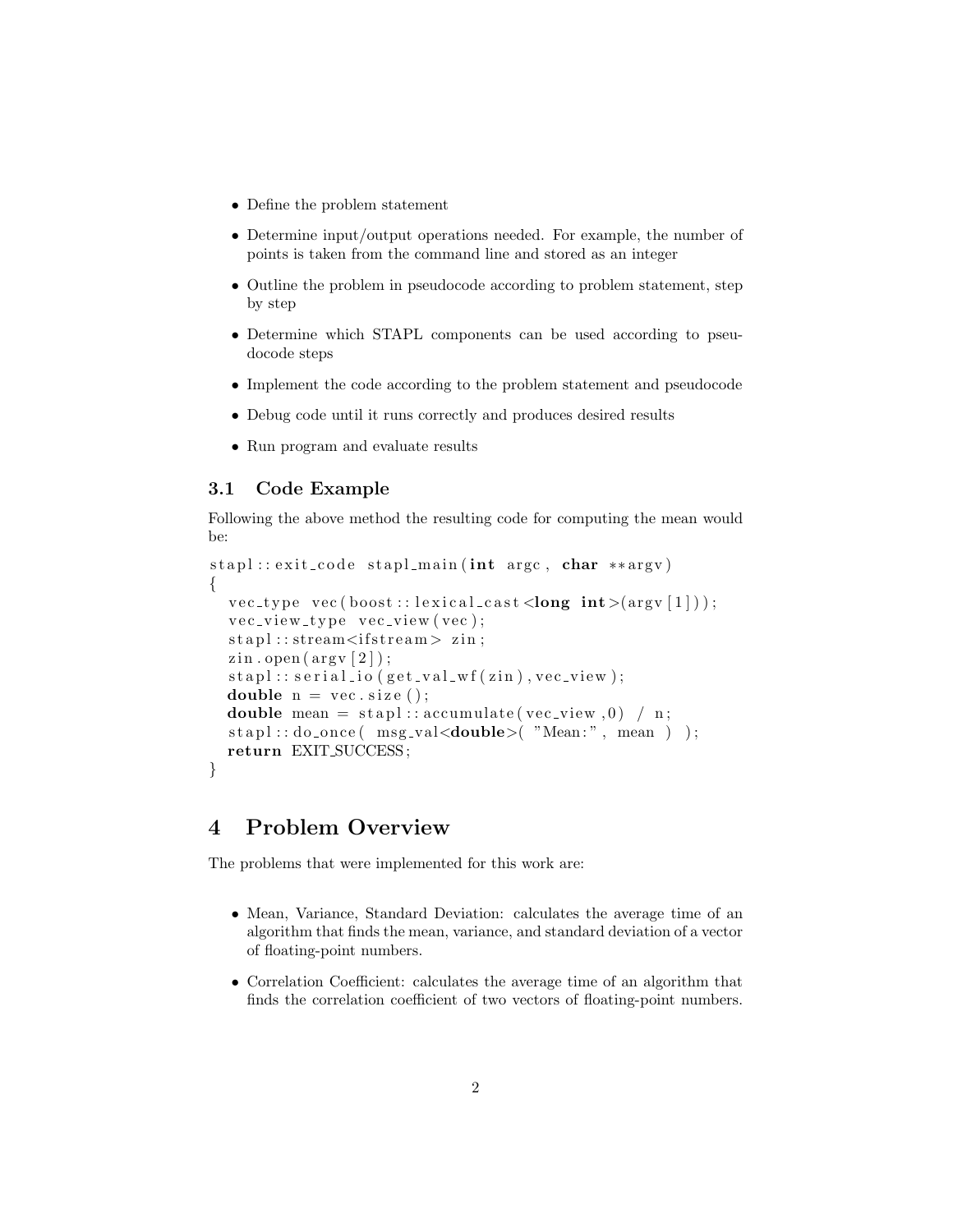The equation for correlation coefficient is:

$$
\frac{n\left(\sum_{i=1}^{n}x_{i}y_{i}\right)-\left(\sum_{i=1}^{n}x_{i}\right)\left(\sum_{i=1}^{n}y_{i}\right)}{\sqrt{n\left(\sum_{i=1}^{n}x_{i}^{2}\right)-\left(\sum_{i=1}^{n}x_{i}\right)^{2}}*\sqrt{n\left(\sum_{i=1}^{n}y_{i}^{2}\right)-\left(\sum_{i=1}^{n}y_{i}\right)^{2}}}
$$

• K Nearest Neighbors (Single): calculates the  $k$  closest points from a vector of three dimensional points of floating-point numbers given a variable number k and a target point.

## 5 Experiments

## 5.1 Experimental Setup

All experiments were run on the Cray XE6m supercomputing system, which has a total of 576 cores. Ten core counts were used, beginning at one and doubling up to 512. Each test case was repeated 32 times and the mean and 95% confidence intervals are reported. Strong- and weak-scaling was observed for each case, with data sizes used varying for each case, depending on the problem. The results show the efficiency of STAPL and the ease with which simple algorithms can be implemented in parallel.

### 5.2 Evaluation Metrics

Strong- and weak-scaling are used to evaluate the results. The difference between strong and weak scalabilty refers to the amount of work the processor must perform. Strong-scaling is when a constant amount of work is processed an increasing number of processors, resulting in each having a smaller workload as the number of processors increases. Weak-scaling invloves increasing the workload and the processor count at the same rate. In an algorithm where there is no overhead in the parallel implementation (e.g., communication), strong-scaling would result in execution time decreasing linearly as core count increased, and weak-scaling would result in a flat line with little to no variation.

## 5.3 Mean, Variance, Standard Deviation

#### **Overview**

This test case calculates the average time of an algorithm that finds the mean, variance, and standard deviation of a vector of floating-point numbers.

### Design

The general design of the code is as follows:

• create and fill vector/view (parse command line arguments for vector size and filename)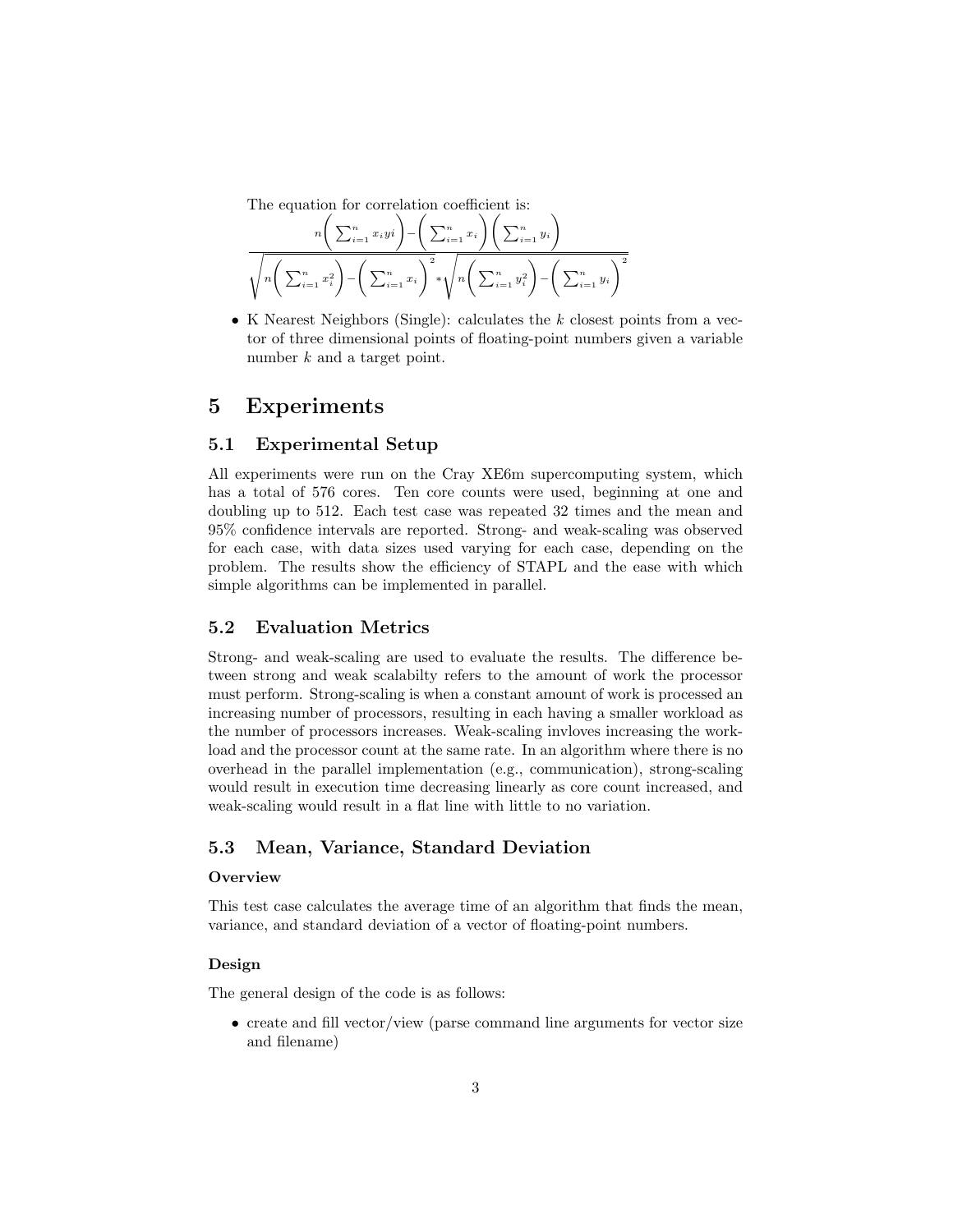- calculate mean by summing the elements of the vector and dividing by the size of the vector
- calculate variance by squaring each element minus the mean, adding them, and dividing by the size of the vector minus 1
- calculate standard deviation by taking the square root of the variance
- output results

### STAPL Components

The following parts of the STAPL library were used: vector/vector view:

- store elements of data set to be processed
- accumulate: sums all the elements of the vector
- stream: wrapper for an STL ifstream that is used to create an input stream to read from a file
- serial io: successively applies input operations to elements of the input view on location 0
- map reduce: applies multiple work functions to the elements of multiple views and reduces to a single answer to be assigned to a variable
- repeat view: repeats the mean value in the computation of variance
- do once: performs action on only one location
- plus(): return the sum of its arguments, used for calculating variance

### Results

Strong-scaling and weak-scaling trials were performed. The graphs below show the mean execution times of 32 samples with respect to the core count and 95 percent confidence intervals.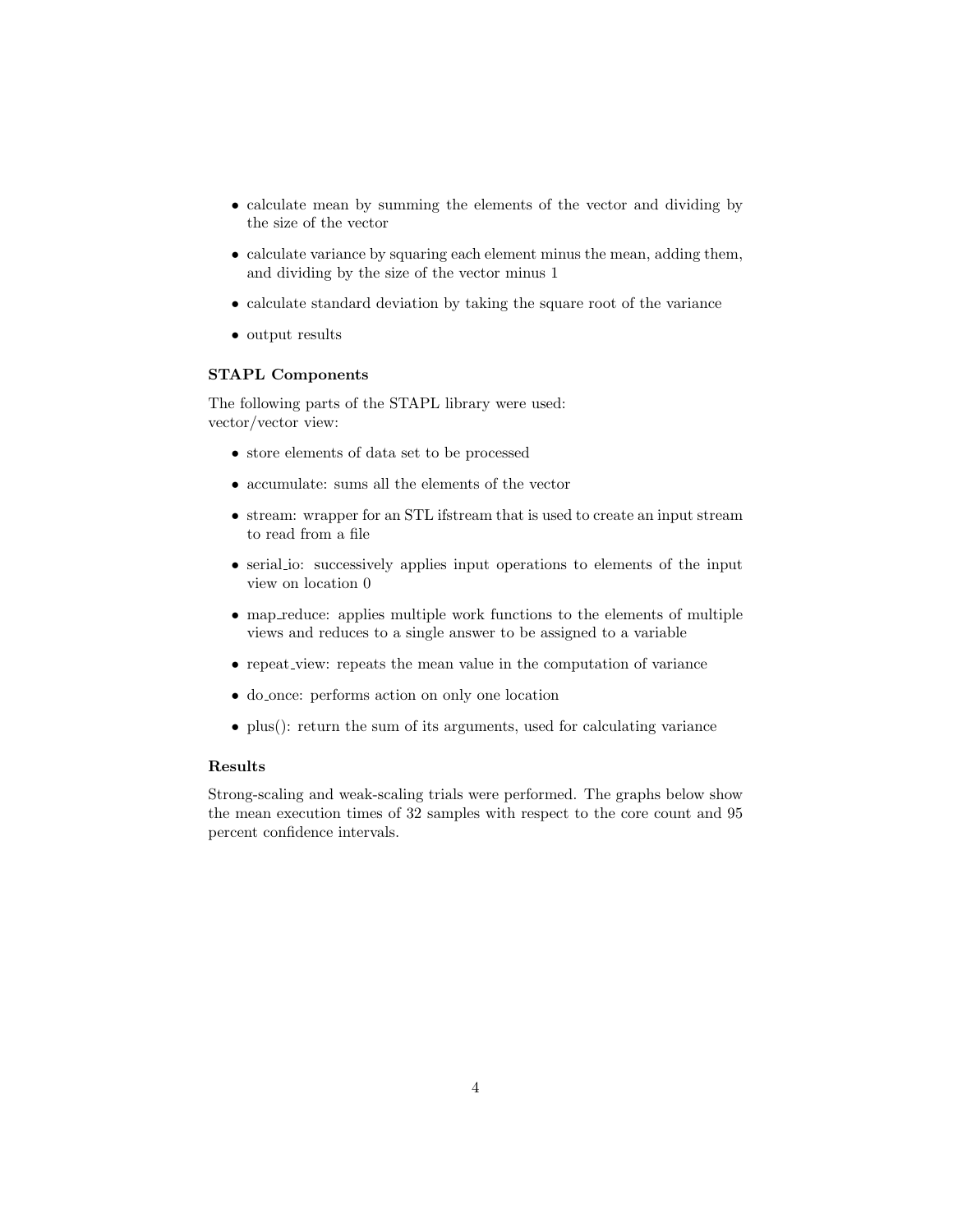

#### Analysis

The anticipated outcomes were for the times to decrease dramatically for strongscaling and hold steady for weak-scaling. For strong-scaling, the execution time drops quickly as the processor count is increased since the work is being split among the processors. The weak-scaling results were as predicted, varying only slightly, except for a small increase when going from 4 to 8 cores. This is due to the memory bandwidth being completely utilized, as all 8 cores were placed by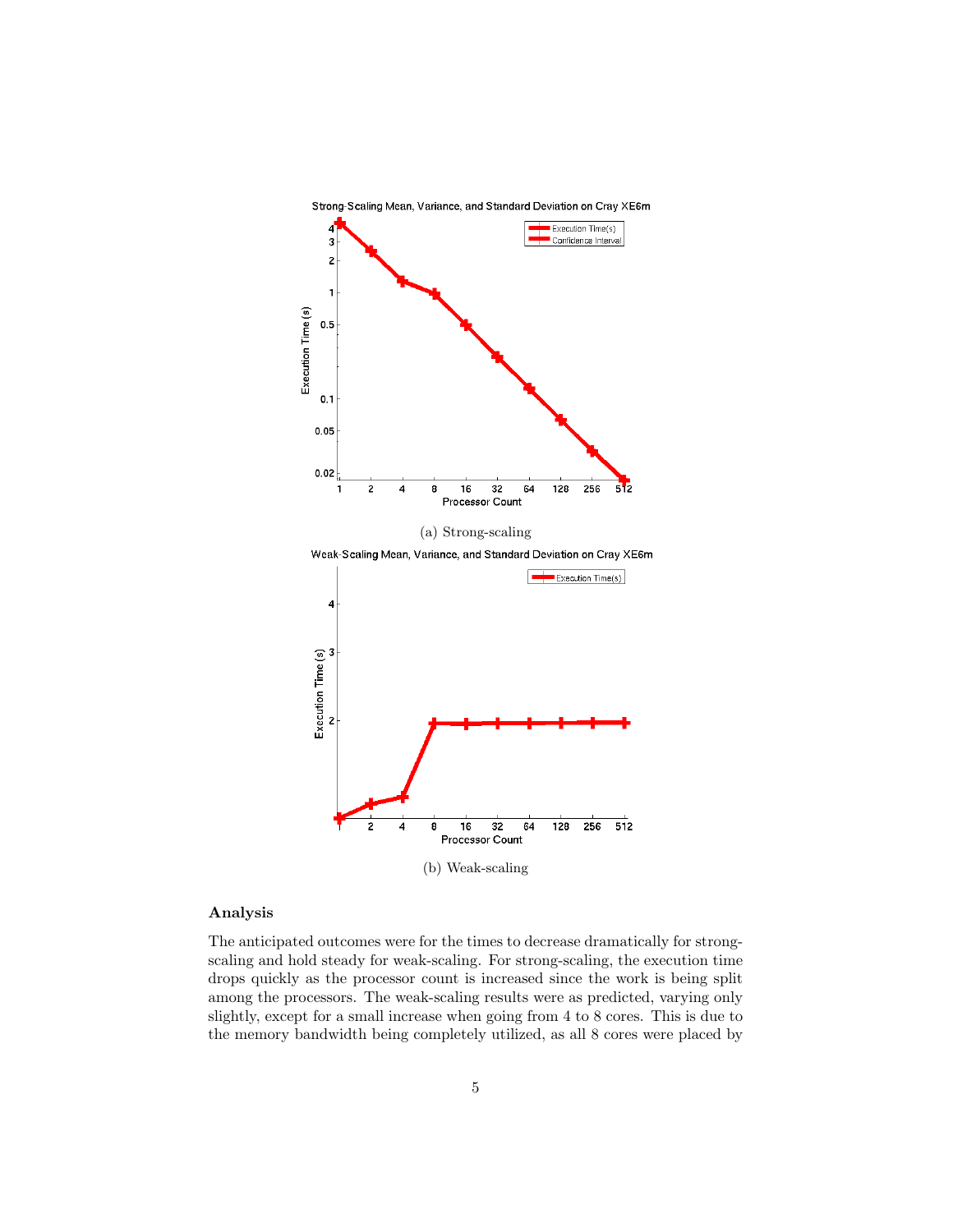the batch system onto a single die that has limited bandwidth to the memory on the compute node. The confidence intervals were small, suggesting that the mean time represents actual execution time well.

## 5.4 Correlation Coefficient

#### **Overview**

This test case calculates the average time of an algorithm that finds the correlation coefficient of 2 vectors of floating-point numbers.

#### Design

The general design of the code is as follows:

- create and fill vector/view (parse command line arguments for vector size and filename)
- calculate correlation coefficient by:
	- multiplying the size of the vectors by their inner product
	- summing each vector and multiplying the sums
	- subtracting from the inner product result
	- squaring each element in the vectors
	- taking the square root of the square of the elements and subtracting the sum of that respective vector squared
	- dividing everything into the inner product result
- output results

### STAPL Components

The following parts of the STAPL library were used: vector/vector view: store elements of data set to be processed accumulate: sums all the elements of the vectors stream: wrapper for an STL ifstream that is used to create an input stream to read from a file serial io: successively applies input operations to elements of the input view on location 0 map reduce: applies multiple work functions to the elements of multiple views and reduces to a single answer to be assigned to a variable counter: creates a counter to record the time do once: performs action on only one location inner product: used to calculate the inner (dot) product of two vectors and adds the result to the existing result plus(): return the sum of its arguments, used for calculating the correlation coefficent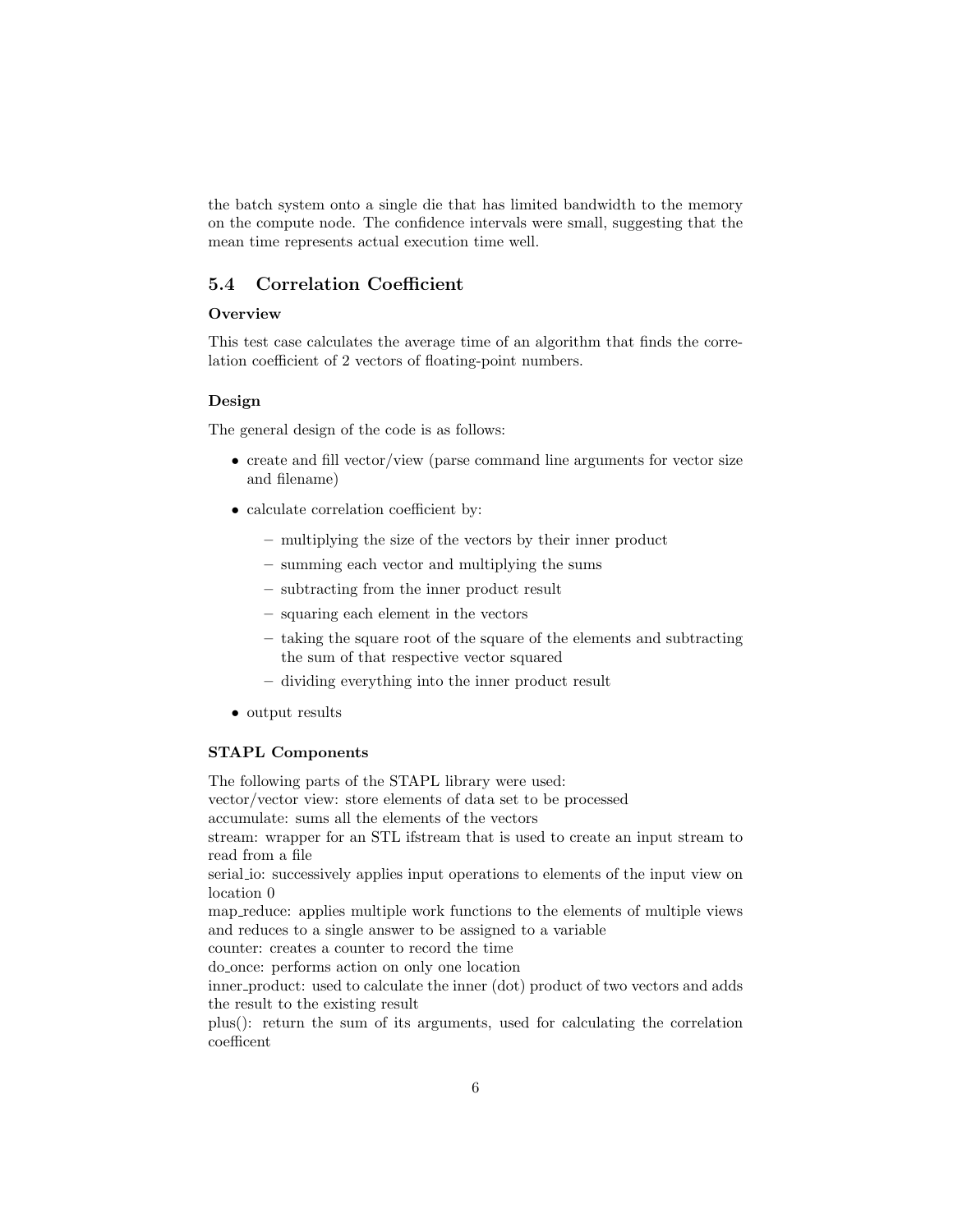### Results

Strong-scaling and weak-scaling trials were performed. The graphs below show the mean execution times of 32 samples with respect to the core count and 95 percent confidence intervals.



### Analysis

The anticipated outcomes were for the times to decrease dramatically for strongscaling and hold steady for weak-scaling. For strong-scaling, the execution time drops quickly as the processor count is increased since the work is being split among the processors. The weak-scaling results were as predicted, varying only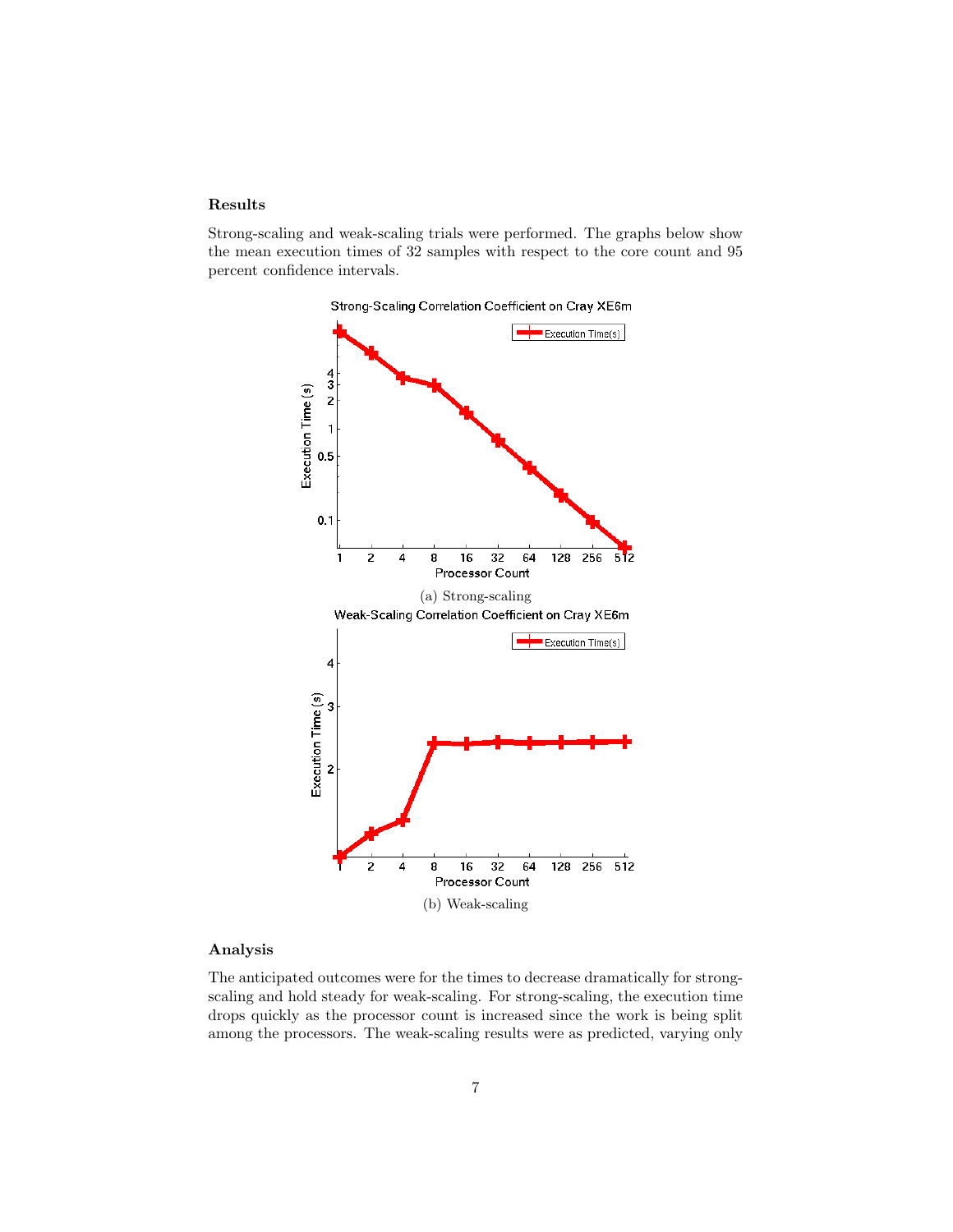slightly, except for a jump when going from 4 to 8 cores. This is due to the memory bandwidth being completely utilized, as all 8 cores were placed by the batch system onto a single die that has limited bandwidth to the memory on the compute node. The confidence intervals were small, suggesting that the mean time represents actual execution time well.

## 5.5 K Nearest Neighbors (Single)

## **Overview**

This test case calculates the k closest points for a vector of three dimensional points of floating-point numbers and a variable number k given a target point.

#### Design

The general design of the code is as follows:

- create and fill vector/view (parse command line arguments for vector size, k, and target point
- create map and iterator to hold and parse results
- compare every point in the vector with the target point, calculating the distance between them
- put the results in a map with distance as the key, taking only the first  $k$ elements
- output results

#### STAPL Components

The following parts of the STAPL library were used:

- vector/vector view: store elements of data set to be processed
- map reduce: applies multiple work functions to the elements of multiple views and reduces to a single answer to be assigned to a variable
- do once: performs action on only one location
- proxy specialization for point struct: allows an object to be referred to across nodes
- random sequence: generates random doubles to fill the point vector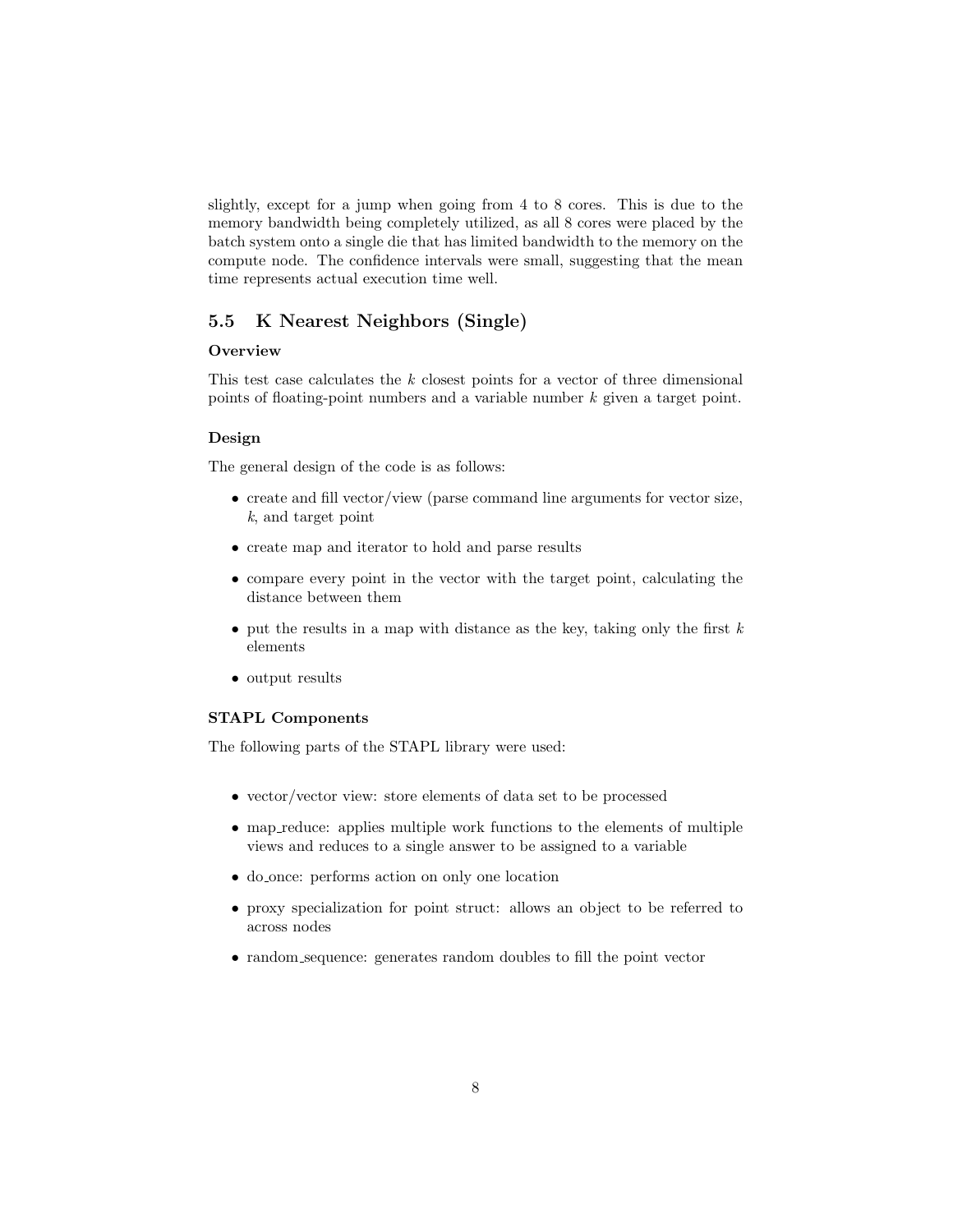### Results

Strong-scaling and weak-scaling trials were performed. The graphs below show the mean execution times of 32 samples with respect to the core count and 95 percent confidence intervals.



### Analysis

The anticipated outcomes were for the times to decrease dramatically for strongscaling and hold steady for weak-scaling. For strong-scaling, the execution time drops quickly as the processor count is increased since the work is being split among the processors. The weak-scaling results were as predicted, varying only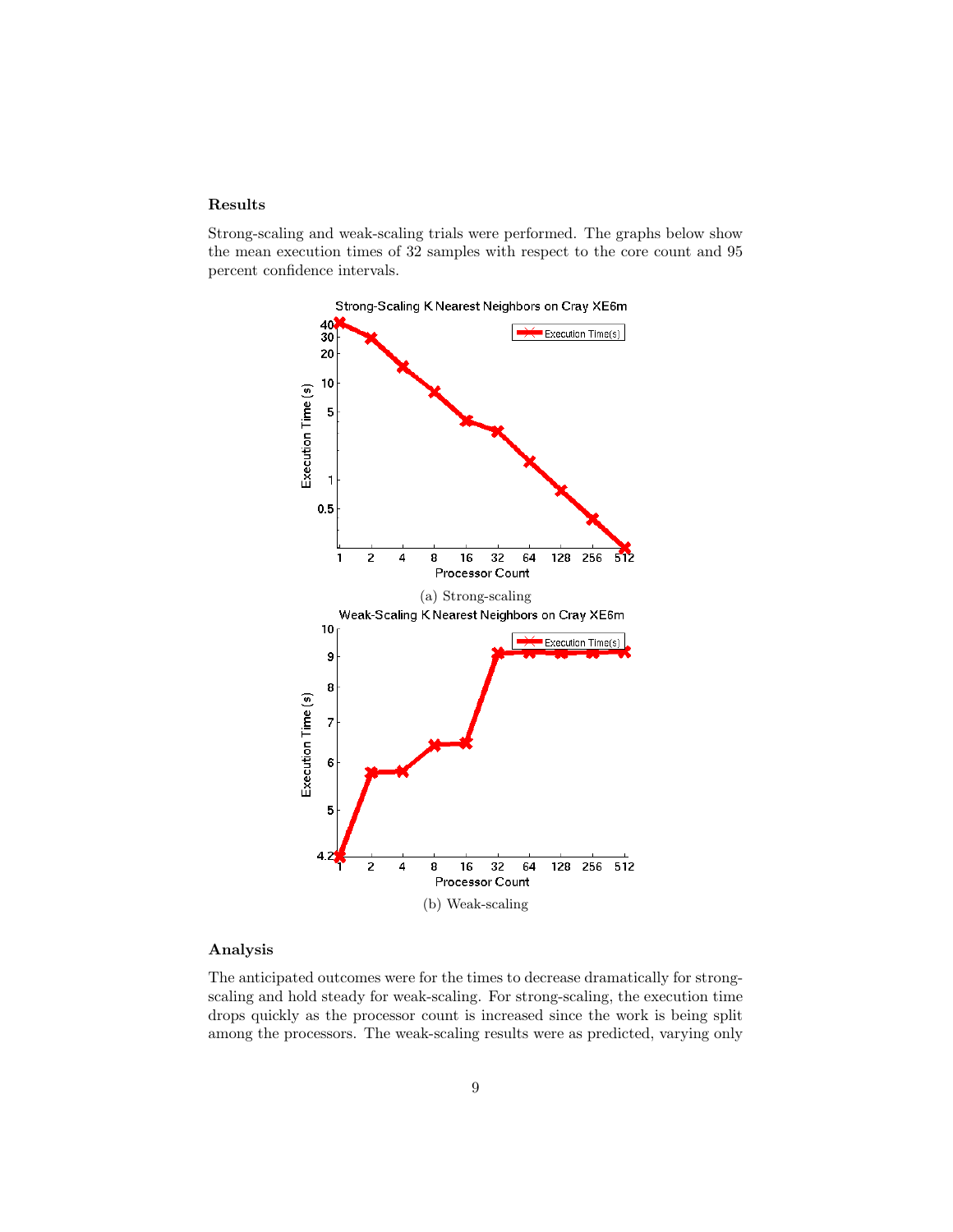slightly, except for a few small jumps. When going from 4 to 8 cores, the jump is due to the memory bandwidth being completely utilized, as all 8 cores were placed by the batch system onto a single die that has limited bandwidth to the memory on the compute node. The jump between 16 and 32 cores can be attributed to the processes running on two nodes of the system instead of one. The increase from one to two cores is a bit higher than expected, but it is because the program is now running on two cores and communication is occurring, whereas no communication occurs when running on only one core. The confidence intervals were small enough to suggest that the execution time of the algorithm on a given number of processors is stable.

## 6 Conclusion

This work has shown that relatively simple algorithms can easily be written in STAPL. STAPL provides parallel execution which speeds up the execution time by distributing the work over a chosen number of processors, as shown by the results of the performed experiments where the execution time decreased significantly as the number of cores increased.

## 7 Acknowledgements

Adam Fidel and Timmie Smith provided assistance in the use of STAPL components and the design of the experimental studies.